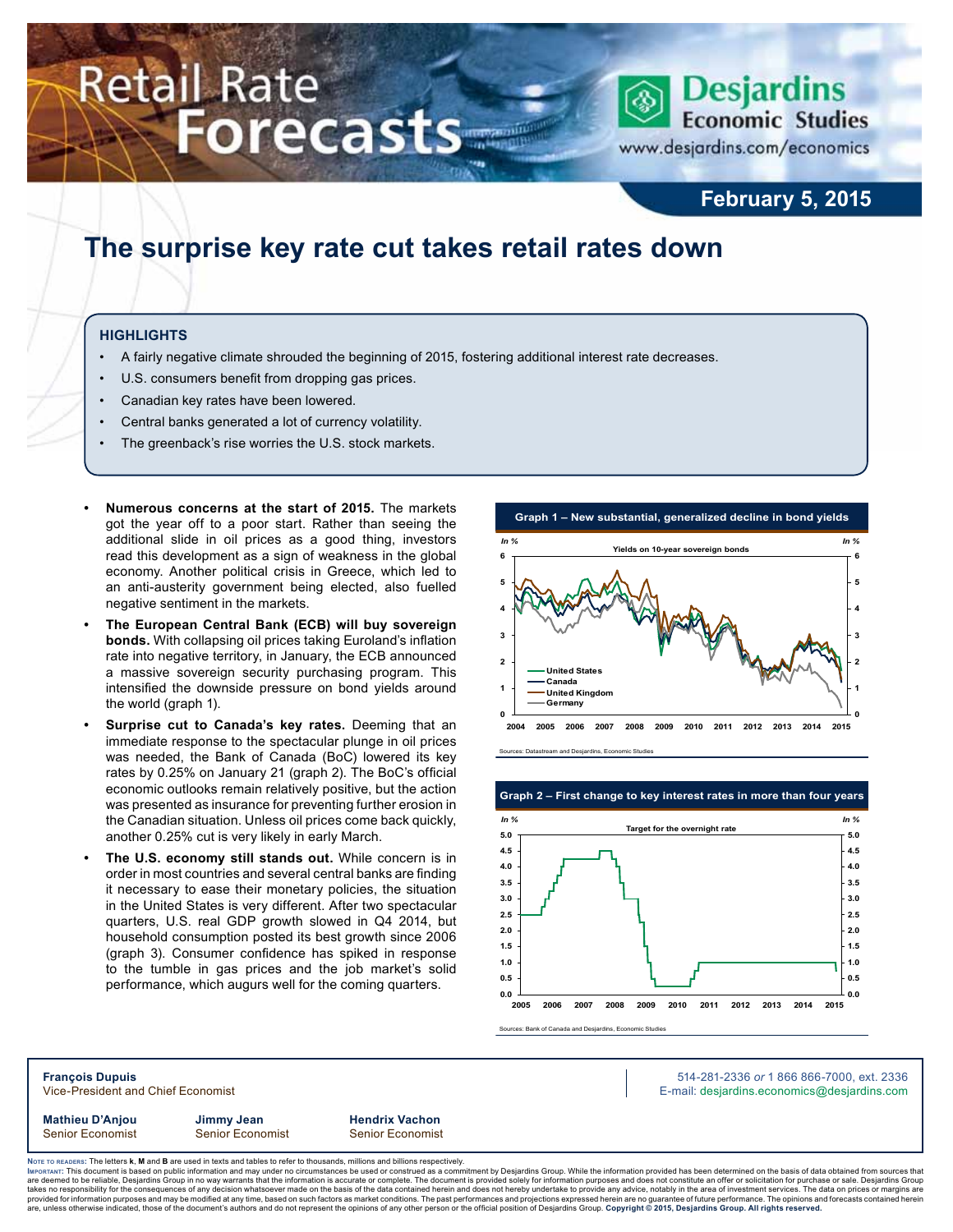

- **• The drop in oil prices will impact Canada's provinces unevenly.** In the oil-producing provinces, the fallout is already becoming visible. The big question is whether the positive effects in the rest of the country of lower energy costs, a lower loonie, and a stronger U.S. economy will be enough to offset the hit. Canada's real GDP should go up about 2.0% this year overall. However, there is a sizable risk that the slowdown will be sharper, which is why the BoC acted so promptly.
- **• Retail rates are down.** After several months of stability, Canadian retail rates fell subsequent to the BoC move. Several posted rates are now at historic lows. However, prospective borrowers must be aware that rates this low are partially due to a weaker economic environment.
- **• The very low interest rate environment could persist.** Retail rates could retreat somewhat in the next few months, especially if the BoC lowers its key rates again. After that, retail rates should be stable for several quarters (graph 4).

**Graph 3 – Real GDP slowed in the United States, but consumption growth is strongest since 2006 In real terms** *Quarterly ann. var. in % Quarterly ann. var. in %*





Sources: Datastream and Desjardins, Economic Studies

### **Table 1 Forecasts : Retail rate**

|                         | <b>Discount</b><br>rate (1) | Prime rate (1)               | Mortgage rate (1)    |               | Term savings (1) (2) |               |               |               |  |
|-------------------------|-----------------------------|------------------------------|----------------------|---------------|----------------------|---------------|---------------|---------------|--|
|                         |                             |                              | 1 year               | 3 years       | 5 years              | 1 year        | 3 years       | 5 years       |  |
| Realized - End of month |                             |                              |                      |               |                      |               |               |               |  |
| Aug. 2014               | 1.25                        | 3.00                         | 3.14                 | 3.75          | 4.89                 | 0.90          | 1.25          | 1.75          |  |
| Sep. 2014               | 1.25                        | 3.00                         | 3.14                 | 3.75          | 4.89                 | 0.90          | 1.25          | 1.75          |  |
| Oct. 2014               | 1.25                        | 3.00                         | 3.14                 | 3.75          | 4.89                 | 0.90          | 1.25          | 1.75          |  |
| Nov. 2014               | 1.25                        | 3.00                         | 3.14<br>3.75<br>4.89 |               | 0.90                 | 1.25          | 1.75          |               |  |
| Dec. 2014               | 1.25                        | 3.14<br>3.75<br>3.00<br>4.89 |                      | 0.90          | 1.25                 | 1.75          |               |               |  |
| Jan. 2015               | 1.00                        | 2.85                         | 3.14                 | 3.75          | 4.89                 | 1.00          | 1.25          | 1.65          |  |
| Feb. 4, 2015            | 1.00                        | 2.85                         | 3.14                 | 3.75          | 4.79                 | 1.00          | 1.10          | 1.50          |  |
| <b>Forecasts</b>        |                             |                              |                      |               |                      |               |               |               |  |
| End of quarter          |                             |                              |                      |               |                      |               |               |               |  |
| 2015: Q1                | $0.75 - 1.00$               | $2.60 - 2.85$                | $2.74 - 3.14$        | $3.30 - 3.75$ | 4.45-4.79            | $0.55 - 1.05$ | $0.85 - 1.20$ | $1.25 - 1.60$ |  |
| 2015: Q2                | $0.50 - 1.00$               | $2.35 - 2.85$                | $2.74 - 3.24$        | $3.30 - 3.80$ | $4.45 - 5.10$        | $0.55 - 1.05$ | $0.85 - 1.35$ | $1.25 - 1.75$ |  |
| 2015: Q3                | $0.50 - 1.00$               | $2.35 - 2.85$                | $2.74 - 3.24$        | $3.30 - 3.80$ | $4.45 - 5.10$        | $0.55 - 1.05$ | $0.85 - 1.35$ | $1.25 - 1.75$ |  |
| 2015: Q4                | $0.50 - 1.00$               | $2.35 - 2.85$                | $2.74 - 3.24$        | $3.30 - 3.80$ | $4.45 - 5.10$        | $0.55 - 1.05$ | $0.85 - 1.35$ | $1.25 - 1.75$ |  |
| End of year             |                             |                              |                      |               |                      |               |               |               |  |
| 2016                    | $1.00 - 2.00$               | $2.85 - 3.85$                | $3.10 - 3.90$        | $3.65 - 4.45$ | $4.45 - 5.20$        | $0.55 - 1.20$ | $0.85 - 1.50$ | $1.25 - 1.90$ |  |
| 2017                    | $1.75 - 2.75$               | $3.60 - 4.60$                | $3.80 - 4.60$        | $4.35 - 5.15$ | 4.90 - 5.70          | $0.75 - 1.65$ | $1.30 - 2.10$ | 1.65-2.45     |  |
| 2018                    | $2.50 - 3.50$               | 4.35 - 5.35                  | $4.40 - 5.20$        | 4.80-5.60     | $5.25 - 6.05$        | $1.20 - 2.00$ | $1.75 - 2.55$ | 1.95-2.75     |  |

Note: Forecasts are expressed as ranges. (1) End of quarter forecasts; (2) Non-redeemable (annual). Source: Desjardins, Economic Studies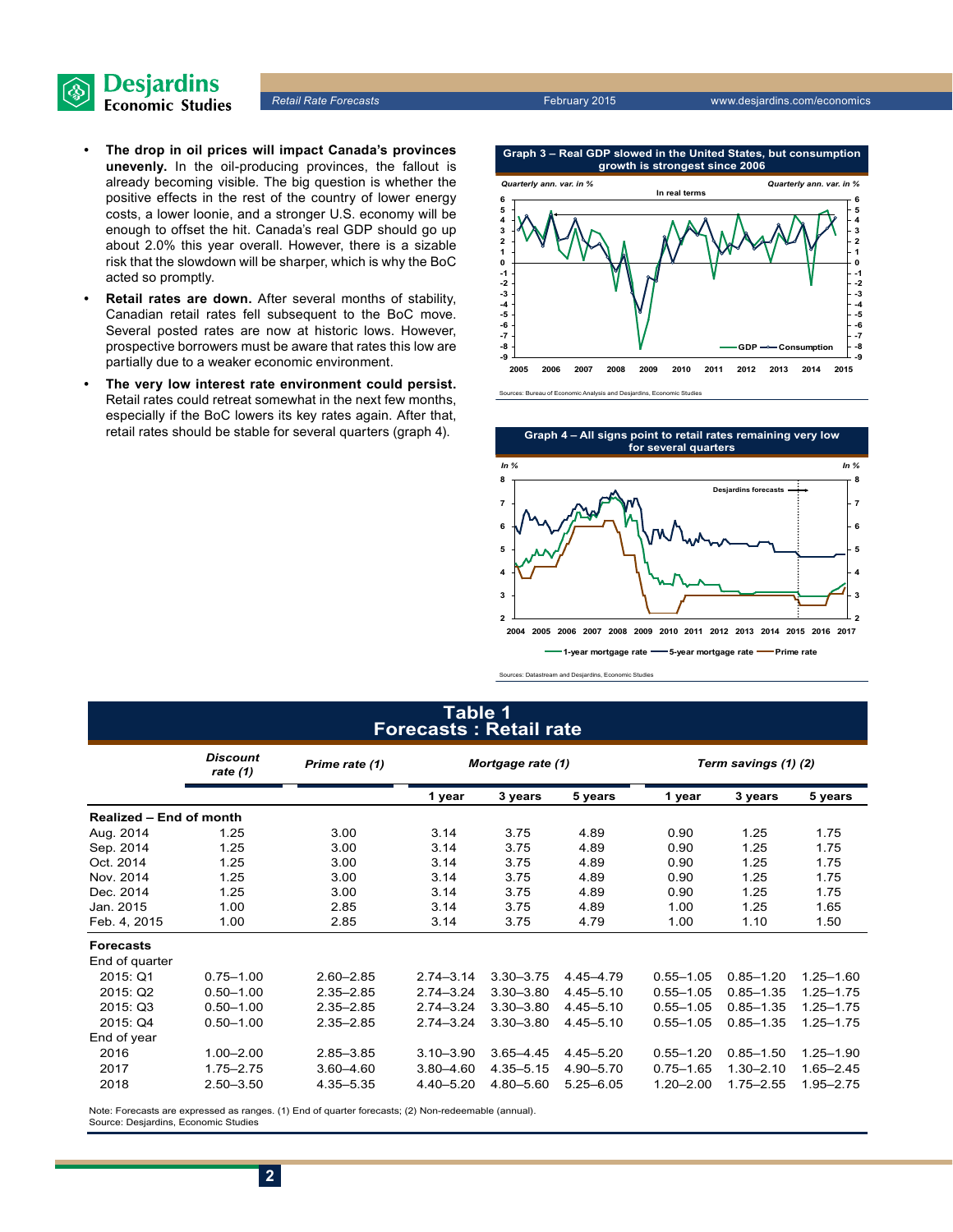

### **CanadiAn Dollar**

**The central banks generated a lot of currency volatility**

- January was packed with upheaval pertaining to the central banks, which contributed its share of volatility to several currencies. The Swiss National Bank started things off with a surprise move to abandon its 1.20 franc/€ floor, which made the Swiss franc shoot up (graph 5). The next surprise came from the Bank of Canada, with its key rate cut. The loonie lost a little more than ¢2 on the announcement, and continued to trend down in the following days. The European Central Bank (ECB) also contributed to the volatility by increasing its monetary stimulus through the purchase of sovereign bonds. Although the ECB decision had been partially priced in, it still pushed the euro down to nearly US\$1.10, a low that dates back more than ten years. The trough also coincided with the election of an anti-austerity government in Greece.
- Given the many weak currencies, the U.S. dollar continued to look good in January, but has been reversing since the start of February. Fundamentally, the U.S. dollar still has an edge due to expectations regarding future U.S. monetary firming, but some disappointments with U.S. data moderated those expectations. On the other side, the euro recently got a boost from slightly more encouraging indicators and the feeling that an agreement could be reached with Greece's new government. The Canadian dollar has been busy, too. Oil prices recently rose above US\$50/barrel, taking the loonie above US\$0.80 (graph 6).
- **Forecasts:** The Canadian dollar could lose some ground in the near term, on expectations of additional Canadian interest rate cuts, as well as potential backsliding by oil. Over the longer term, however, the loonie should rise in tandem with a more lasting upswing in crude prices and an improved Canadian economy. The euro will have a harder time going up given the ECB's highly expansive monetary policy and the many ongoing challenges in Europe.



Sources: Datastream and Desjardins, Economic Studies



| <b>Determinants</b>          | <b>Short-term</b> | Long-term |
|------------------------------|-------------------|-----------|
| Oil prices                   |                   |           |
| Metals prices                |                   |           |
| Inflation and Bank of Canada |                   |           |

### **Table 2 Forecasts: currency**

|                                                                             | 2014   |        | 2015            |        |        |        |        | 2016 |                 |        |        |
|-----------------------------------------------------------------------------|--------|--------|-----------------|--------|--------|--------|--------|------|-----------------|--------|--------|
| End of period                                                               | Q3     | Q4     | Q <sub>1f</sub> | Q2f    | Q3f    | Q4f    |        | Q1f  | Q <sub>2f</sub> | Q3f    | Q4f    |
| US\$/CAN\$                                                                  | 0.8929 | 0.8605 | 0.7900          | 0.8000 | 0.8000 | 0.8200 | 0.8300 |      | 0.8500          | 0.8600 | 0.8800 |
| CANS/USS                                                                    | 1.1199 | 1.1621 | 1.2658          | 1.2500 | 1.2500 | 1.2195 | 1.2048 |      | 1.1765          | 1.1628 | 1.1364 |
| CAN\$/€                                                                     | 1.4147 | 1.4061 | 1.4304          | 1.4375 | 1.4000 | 1.3415 | 1.3494 |      | 1.3647          | 1.3140 | 1.2727 |
| US\$/€                                                                      | 1.2632 | 1.2101 | 1.1300          | 1.1500 | 1.1200 | 1.1000 | 1.1200 |      | 1.1600          | 1.1300 | 1.1200 |
| US\$/£                                                                      | 1.6212 | 1.5593 | 1.5200          | 1.5400 | 1.5400 | 1.5600 | 1.5800 |      | 1.6000          | 1.5800 | 1.5700 |
| Sources: Datastream. Federal Reserve Board and Desiardins. Economic Studies |        |        |                 |        |        |        |        |      | f: forecasts    |        |        |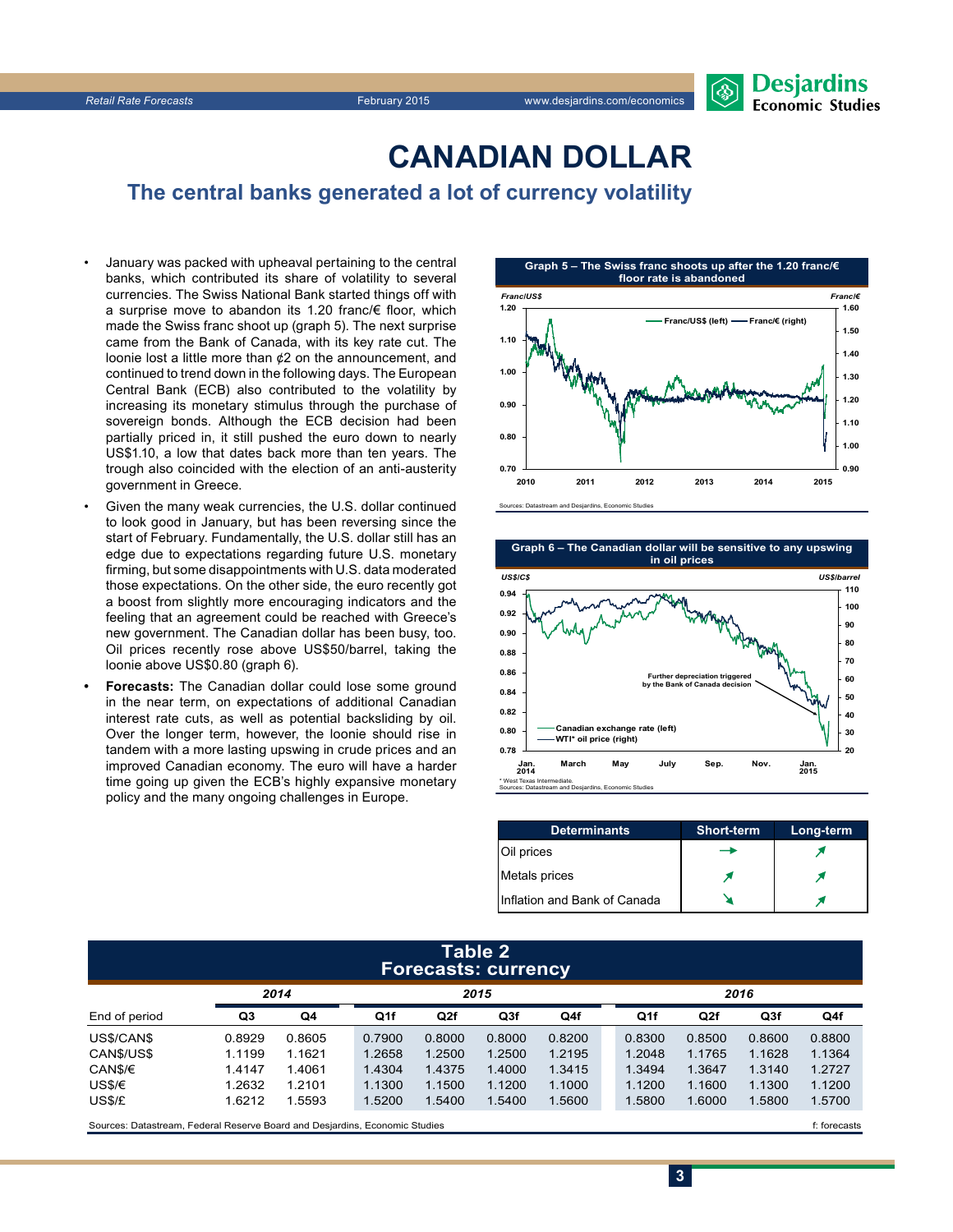



## **Asset classes return**

**The greenback's rise worries U.S. stock markets**

- **Events have unfolded very quickly at the start of 2015.** The spectacular plunge in oil prices is taking global inflation indexes down sharply, while fragile growth in many countries prompts central banks to react: in January, central banks in a dozen countries took monetary stimulus action. However, rates have to come down further to inject some life into the markets. Only the European Central Bank's quantitative easing seems to have managed to get a substantial positive response (graph 7). As was the case in the United States, euro zone sovereign bond purchases are steering private investors toward risk assets. The weak euro and first promising signs for manufacturing activity and exports are nonetheless giving some fundamental support as well to European stock markets.
- **The Federal Reserve does not intend to stray from its plan to start normalizing its monetary policy this year.** As a result, the Great Divergence continues, leading the U.S. dollar to appreciate. The trade-weighted U.S. dollar index hit its highest level in nearly 12 years; its annual change is the largest recorded since 2009. This situation is introducing its share of concern about the profits of S&P 500 multinationals. In Q3 of 2014, companies that derived the bulk of their revenue abroad underperformed in terms of both revenue and profits (graph 8). The Q4 reporting season indicates that the trend continued: multinationals like Pfizer, Procter & Gamble, Microsoft and Apple stressed that the dollar's appreciation had substantially curbed revenue growth. Analysts downgraded their expectations for S&P 500 earnings per share, especially for 2015 (graph 9), partially to factor in the impact of a stronger dollar.
- **• We have trimmed 2015's target return for the S&P 500 to 8%.** The dollar's appreciation and eventual policy rate increases in the United States are factors that could hurt profits and valuations. The fact remains that the U.S. economy is seeing its best days since the last recession. The low jobless rate and sustained hiring should result in a rise in wages, while we estimate that lower gas prices will liberate nearly US\$900 per household in 2015, much of which will be spent.